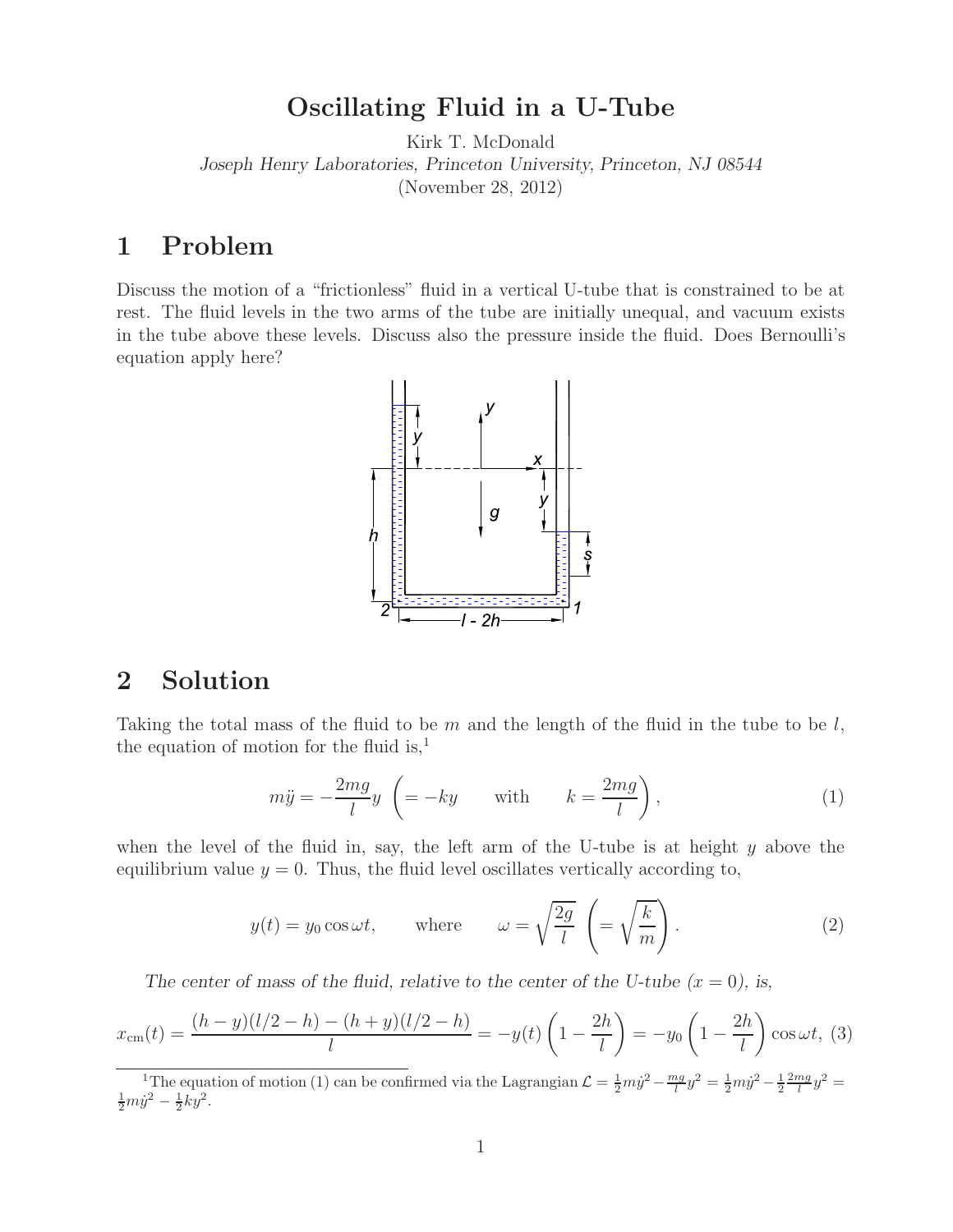*where* h *is the height of the equilibrium level of the fluid above the bottom segment (here* assumed to be straight), and we restrict out attention to the case that  $y_0 < h$ . If the tube *were free to move in the* x*-direction, it would oscillate horizontally so as to keep the center of mass fixed at*  $x = 0.2$ 

The internal pressure  $P$  can used to describe the motion of fluid elements according to,

$$
[P(s) - P(s+ds)]A + \rho gA ds = \rho A ds \ddot{s} = \rho A ds \ddot{y} = -\frac{2\rho g A y ds}{l} \qquad (0 < s < h - y)A
$$

$$
\frac{dP}{ds} = \rho g \left( 1 + \frac{2y}{l} \right) \qquad (0 < s < h - y),\tag{5}
$$

$$
[P(s) - P(s + ds)]A = \rho A ds \ddot{s} = -\frac{2\rho g A y ds}{l} \qquad (h - y < s < l - h - y), \tag{6}
$$

$$
\frac{dP}{ds} = \rho g \frac{2y}{l} \qquad (h - y < s < l - h - y),\tag{7}
$$

$$
[P(s) - P(s + ds)] A - \rho g A ds = \rho A ds \ddot{s} = -\frac{2\rho g A y ds}{l} \qquad (l - h - y < s < l), \tag{8}
$$

$$
\frac{dP}{ds} = -\rho g \left( 1 - \frac{2y}{l} \right) \qquad (l - h - y < s < l),\tag{9}
$$

where s is the path length along the fluid starting from the upper surface on the right, A is the cross-sectional area of the tube, and  $\rho = m/Al$  is the mass density of the fluid. Integrating eqs.  $(5)$ ,  $(7)$  and  $(9)$ , we find,

$$
P(s) = \rho gs \left( 1 + \frac{2y}{l} \right) \qquad (0 < s < h - y), \tag{10}
$$

$$
P(s) = \rho g s \frac{2y}{l} + \rho g (h - y) \qquad (h - y < s < l - h - y), \tag{11}
$$

$$
P(s) = \rho g(l - s) \left( 1 - \frac{2y}{l} \right) \qquad (l - h - y < s < l), \tag{12}
$$

noting that the pressures at the corners of the tube are,

$$
P_1 = \rho g(h - y) \left( 1 + \frac{2y}{l} \right), \qquad P_2 = \rho g(h + y) \left( 1 - \frac{2y}{l} \right). \tag{13}
$$

The pressure at the left fluid surface is  $P(l) = 0$  as expected, while the pressure on the left side at the height of the surface on the right side is,

$$
P(l - 2y) = 2\rho gy \left(1 - \frac{2y}{l}\right),\tag{14}
$$

rather than  $2\rho gy$  as would hold at depth  $2y$  in a static column of the fluid.

Since the fluid motion is not steady, we do not expect Bernoulli's equation to apply (even though energy is conserved).<sup>3,4</sup> For example, the pressure  $(11)$  in the bottom, horizontal segment varies with position s although the velocity and height are independent of s.

<sup>2</sup>Additional aspects of this theme are pursued in [1].

<sup>&</sup>lt;sup>3</sup>An elegant derivation of Bernoulli's equation is given in sec. 5 of [2], starting from Euler's equation (sec. 2). This derivation clarifies that the flow must be steady for Bernoulli's equation to hold.

<sup>4</sup>For another example in which care is required in the use of Bernoulli's equation, see [3].